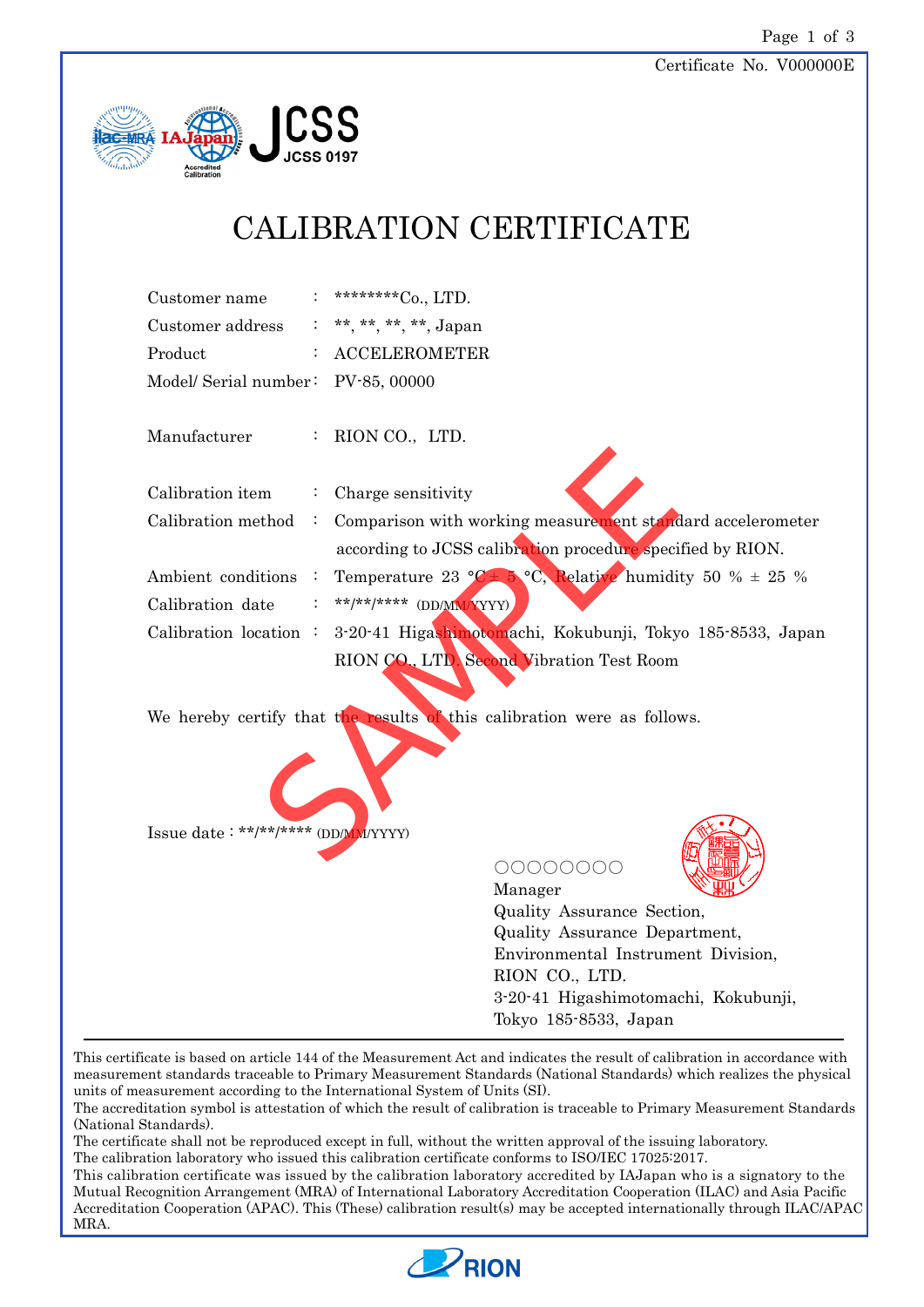Certificate No. V000000E

# CALIBRATION RESULT

## 1. Charge sensitivity

| Frequency<br>(Hz) | Setting<br>Acceleration<br>level(m/s <sup>2</sup> ) | Measured<br>$(pC \cdot s^2/m)$ | *Expanded<br>Uncertainty<br>$(\%)$ |
|-------------------|-----------------------------------------------------|--------------------------------|------------------------------------|
| 20                | 10                                                  | 5.946                          | 2.5                                |
| $25\,$            | 10                                                  | 5.920                          | 2.5                                |
| 31.5              | 10                                                  | 5.908                          | 2.5                                |
| 40                | 10                                                  | 5.879                          | 1.8                                |
| 50                | 10                                                  | 5.864                          | 1.8                                |
| 63                | 10                                                  | 5.844                          | 1.6                                |
| 80                | 10                                                  | 5.834                          | 1.6                                |
| 100               | 10                                                  | 5.820                          | $2.3\,$                            |
| 125               | 10                                                  | 5.815                          | 3.0                                |
| 160               | 10                                                  | 5.789                          | 1.7                                |
| 200               | 10                                                  | 5.768                          | $2.5\,$                            |
| 250               | 10                                                  | 759                            | 1.7                                |
| 315               | 50                                                  | .750                           | 1.5                                |
| 400               | 50                                                  | 5.735                          | 3.6                                |
| 500               | 50                                                  | .726                           | 3.7                                |
| 630               | 50                                                  | 5.710                          | $1.4\,$                            |
| 800               | 50                                                  | 5.705                          | 1.3                                |
| 1000              | 100                                                 | 5.695                          | 1.4                                |
| 1250              | $\overline{100}$                                    | 5.682                          | 1.5                                |
| 1600              | 100                                                 | 5.677                          | 1.9                                |
| 2000              | 100                                                 | 5.677                          | 2.5                                |
| 2500              | 100                                                 | 5.695                          | 3.0                                |
| 3150              | 100                                                 | 5.722                          | 2.1                                |
| 4000              | 100                                                 | 5.791                          | 2.4                                |
| 5000              | 100                                                 | 5.888                          | $3.5\,$                            |
| 6300              | 100                                                 | 6.023                          | 3.9                                |
| 8000              | 150                                                 | 6.359                          | $3.0\,$                            |
| 10000             | 200                                                 | 7.010                          | $4.6\,$                            |

\* Defines an interval estimated to have a level of confidence of approximately 95 %. Coverage factor  $k=2$ 

Calibration result is the calibration value in ambient conditions during calibration.